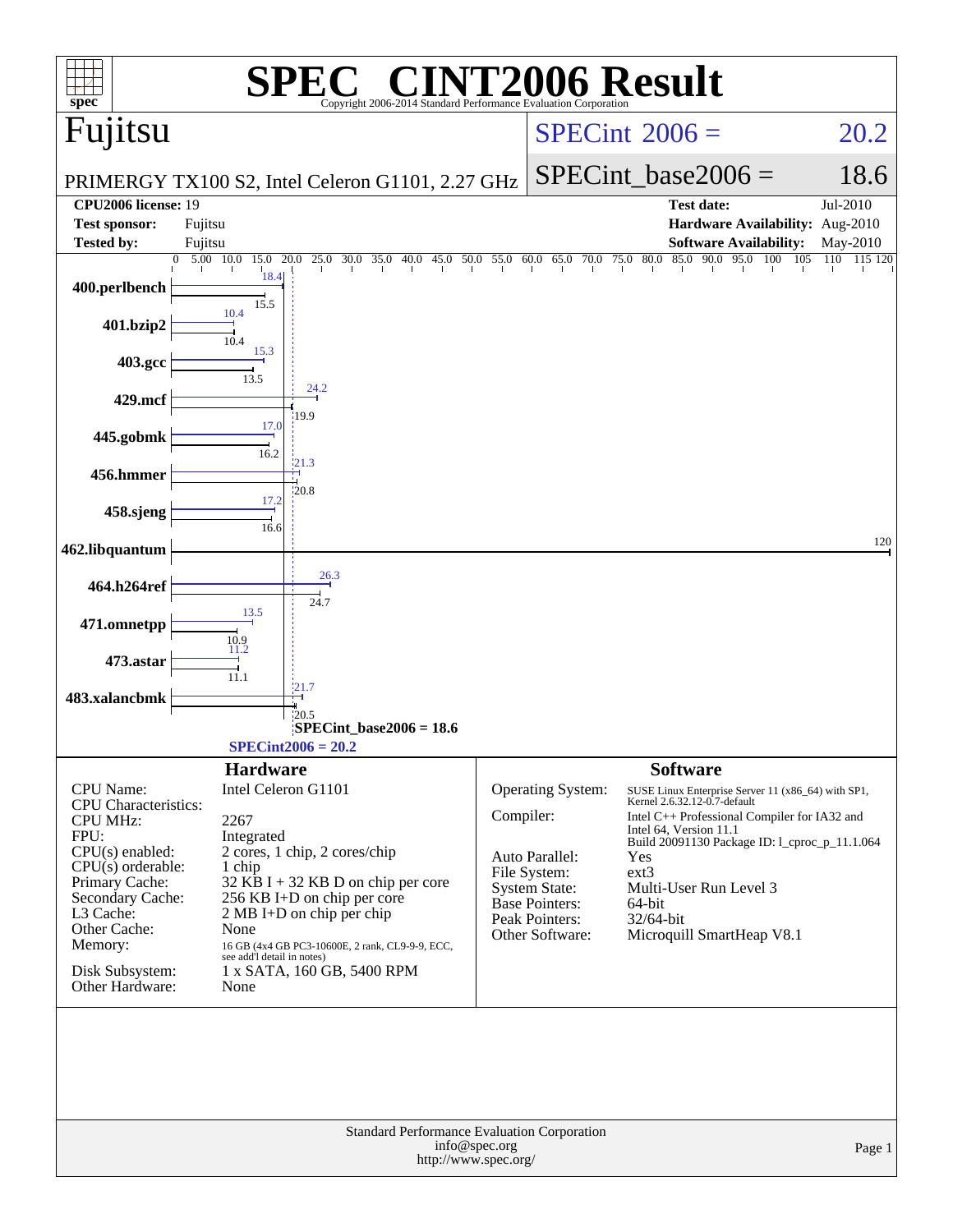

## Fujitsu

#### $SPECint2006 = 20.2$  $SPECint2006 = 20.2$

PRIMERGY TX100 S2, Intel Celeron G1101, 2.27 GHz

**[CPU2006 license:](http://www.spec.org/auto/cpu2006/Docs/result-fields.html#CPU2006license)** 19 **[Test date:](http://www.spec.org/auto/cpu2006/Docs/result-fields.html#Testdate)** Jul-2010 **[Test sponsor:](http://www.spec.org/auto/cpu2006/Docs/result-fields.html#Testsponsor)** Fujitsu **[Hardware Availability:](http://www.spec.org/auto/cpu2006/Docs/result-fields.html#HardwareAvailability)** Aug-2010 **[Tested by:](http://www.spec.org/auto/cpu2006/Docs/result-fields.html#Testedby)** Fujitsu **[Software Availability:](http://www.spec.org/auto/cpu2006/Docs/result-fields.html#SoftwareAvailability)** May-2010

SPECint base2006 =  $18.6$ 

#### **[Results Table](http://www.spec.org/auto/cpu2006/Docs/result-fields.html#ResultsTable)**

|                      | <b>Base</b>    |       |                                                                                                       |       |                |       | <b>Peak</b>    |              |                |              |                |              |
|----------------------|----------------|-------|-------------------------------------------------------------------------------------------------------|-------|----------------|-------|----------------|--------------|----------------|--------------|----------------|--------------|
| <b>Benchmark</b>     | <b>Seconds</b> | Ratio | <b>Seconds</b>                                                                                        | Ratio | <b>Seconds</b> | Ratio | <b>Seconds</b> | <b>Ratio</b> | <b>Seconds</b> | <b>Ratio</b> | <b>Seconds</b> | <b>Ratio</b> |
| 400.perlbench        | 632            | 15.5  | 631                                                                                                   | 15.5  | 632            | 15.4  | 530            | 18.4         | 530            | 18.4         | 530            | 18.4         |
| 401.bzip2            | 923            | 10.4  | 927                                                                                                   | 10.4  | 930            | 10.4  | 930            | 10.4         | 932            | 10.4         | 932            | 10.4         |
| $403.\text{gcc}$     | 594            | 13.5  | 594                                                                                                   | 13.6  | 597            | 13.5  | 525            | 15.3         | 524            | 15.4         | 527            | 15.3         |
| 429.mcf              | 457            | 19.9  | 459                                                                                                   | 19.9  | 459            | 19.9  | 378            | 24.2         | 375            | 24.3         | <b>376</b>     | 24.2         |
| $ 445.\text{gobmk} $ | 647            | 16.2  | 648                                                                                                   | 16.2  | 648            | 16.2  | 616            | 17.0         | 616            | 17.0         | 616            | 17.0         |
| 456.hmmer            | 449            | 20.8  | 448                                                                                                   | 20.8  | 449            | 20.8  | 438            | 21.3         | 438            | 21.3         | 438            | <u>21.3</u>  |
| $458$ .sjeng         | 726            | 16.7  | 727                                                                                                   | 16.6  | 727            | 16.6  | 706            | 17.1         | 705            | 17.2         | 705            | 17.2         |
| 462.libquantum       | 173            | 119   | 173                                                                                                   | 120   | 173            | 120   | 173            | 119          | 173            | 120          | 173            | 120          |
| 464.h264ref          | 896            | 24.7  | 896                                                                                                   | 24.7  | 897            | 24.7  | 842            | 26.3         | 839            | 26.4         | 840            | 26.3         |
| 471.omnetpp          | 574            | 10.9  | 576                                                                                                   | 10.9  | 577            | 10.8  | 463            | 13.5         | 463            | 13.5         | 464            | 13.5         |
| $ 473$ . astar       | 634            | 11.1  | 634                                                                                                   | 11.1  | 635            | 11.1  | 628            | 11.2         | 629            | 11.2         | 627            | 11.2         |
| 483.xalancbmk        | 334            | 20.6  | 337                                                                                                   | 20.5  | 337            | 20.5  | 318            | 21.7         | 318            | 21.7         | 317            | 21.7         |
|                      |                |       | Decute enneau in the order in which thay were mu. Dold underlined text indicates a modian measurement |       |                |       |                |              |                |              |                |              |

Results appear in the [order in which they were run.](http://www.spec.org/auto/cpu2006/Docs/result-fields.html#RunOrder) Bold underlined text [indicates a median measurement.](http://www.spec.org/auto/cpu2006/Docs/result-fields.html#Median)

#### **[Operating System Notes](http://www.spec.org/auto/cpu2006/Docs/result-fields.html#OperatingSystemNotes)**

'ulimit -s unlimited' was used to set the stacksize to unlimited prior to run

#### **[Platform Notes](http://www.spec.org/auto/cpu2006/Docs/result-fields.html#PlatformNotes)**

The system automatically configures the memory to run at 1067 MHz.

#### **[General Notes](http://www.spec.org/auto/cpu2006/Docs/result-fields.html#GeneralNotes)**

 OMP\_NUM\_THREADS set to number of cores KMP\_AFFINITY set to granularity=fine,scatter For information about Fujitsu please visit: <http://www.fujitsu.com> Binaries were compiled on SLES 10 with Binutils 2.18.50.0.7.20080502

#### **[Base Compiler Invocation](http://www.spec.org/auto/cpu2006/Docs/result-fields.html#BaseCompilerInvocation)**

[C benchmarks](http://www.spec.org/auto/cpu2006/Docs/result-fields.html#Cbenchmarks): [icc -m64](http://www.spec.org/cpu2006/results/res2010q3/cpu2006-20100716-12441.flags.html#user_CCbase_intel_icc_64bit_f346026e86af2a669e726fe758c88044)

[C++ benchmarks:](http://www.spec.org/auto/cpu2006/Docs/result-fields.html#CXXbenchmarks) [icpc -m64](http://www.spec.org/cpu2006/results/res2010q3/cpu2006-20100716-12441.flags.html#user_CXXbase_intel_icpc_64bit_fc66a5337ce925472a5c54ad6a0de310)

> Standard Performance Evaluation Corporation [info@spec.org](mailto:info@spec.org) <http://www.spec.org/>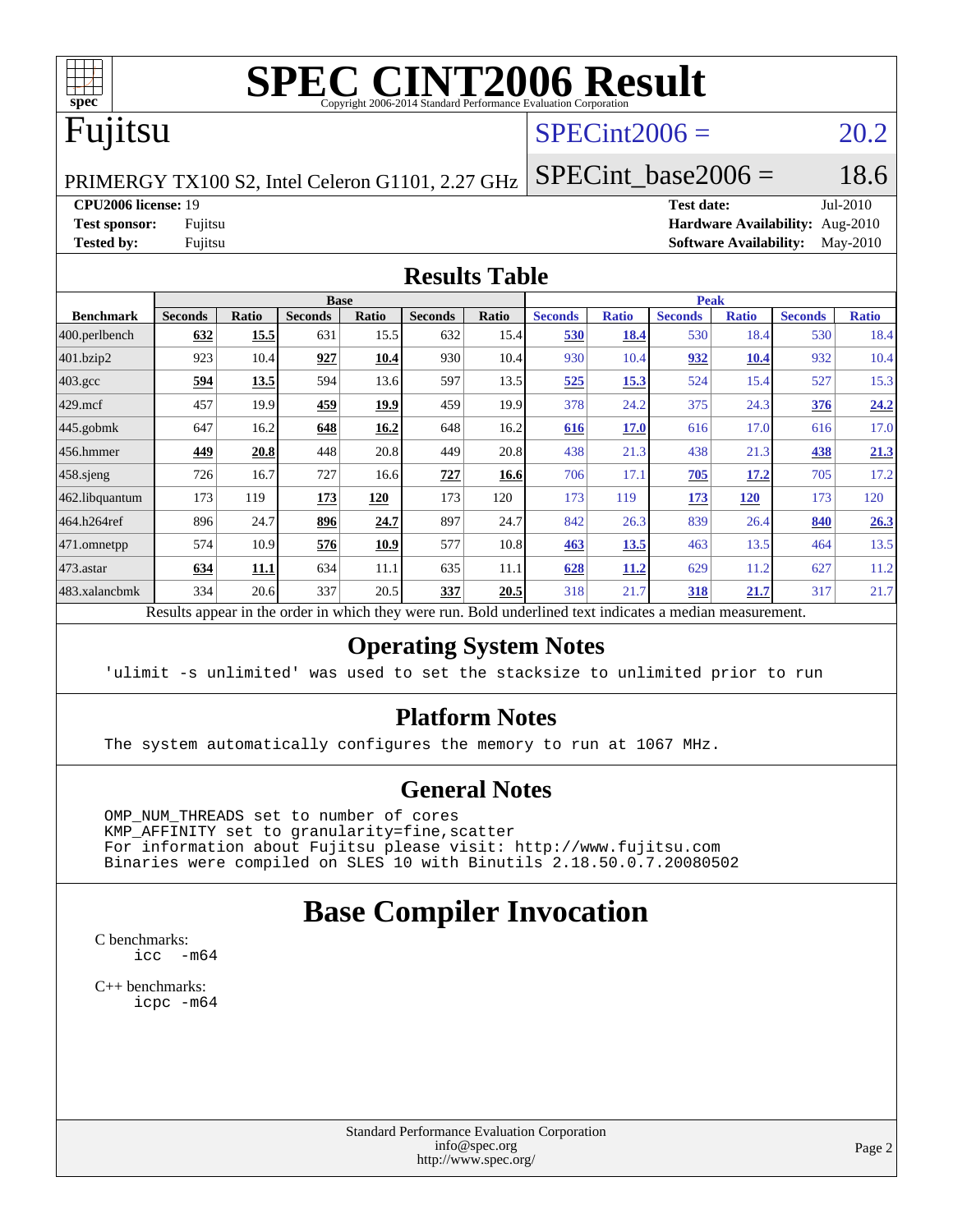

### Fujitsu

 $SPECint2006 = 20.2$  $SPECint2006 = 20.2$ 

PRIMERGY TX100 S2, Intel Celeron G1101, 2.27 GHz

SPECint base2006 =  $18.6$ 

**[CPU2006 license:](http://www.spec.org/auto/cpu2006/Docs/result-fields.html#CPU2006license)** 19 **[Test date:](http://www.spec.org/auto/cpu2006/Docs/result-fields.html#Testdate)** Jul-2010 **[Test sponsor:](http://www.spec.org/auto/cpu2006/Docs/result-fields.html#Testsponsor)** Fujitsu **[Hardware Availability:](http://www.spec.org/auto/cpu2006/Docs/result-fields.html#HardwareAvailability)** Aug-2010 **[Tested by:](http://www.spec.org/auto/cpu2006/Docs/result-fields.html#Testedby)** Fujitsu **[Software Availability:](http://www.spec.org/auto/cpu2006/Docs/result-fields.html#SoftwareAvailability)** May-2010

#### **[Base Portability Flags](http://www.spec.org/auto/cpu2006/Docs/result-fields.html#BasePortabilityFlags)**

 400.perlbench: [-DSPEC\\_CPU\\_LP64](http://www.spec.org/cpu2006/results/res2010q3/cpu2006-20100716-12441.flags.html#b400.perlbench_basePORTABILITY_DSPEC_CPU_LP64) [-DSPEC\\_CPU\\_LINUX\\_X64](http://www.spec.org/cpu2006/results/res2010q3/cpu2006-20100716-12441.flags.html#b400.perlbench_baseCPORTABILITY_DSPEC_CPU_LINUX_X64) 401.bzip2: [-DSPEC\\_CPU\\_LP64](http://www.spec.org/cpu2006/results/res2010q3/cpu2006-20100716-12441.flags.html#suite_basePORTABILITY401_bzip2_DSPEC_CPU_LP64) 403.gcc: [-DSPEC\\_CPU\\_LP64](http://www.spec.org/cpu2006/results/res2010q3/cpu2006-20100716-12441.flags.html#suite_basePORTABILITY403_gcc_DSPEC_CPU_LP64) 429.mcf: [-DSPEC\\_CPU\\_LP64](http://www.spec.org/cpu2006/results/res2010q3/cpu2006-20100716-12441.flags.html#suite_basePORTABILITY429_mcf_DSPEC_CPU_LP64) 445.gobmk: [-DSPEC\\_CPU\\_LP64](http://www.spec.org/cpu2006/results/res2010q3/cpu2006-20100716-12441.flags.html#suite_basePORTABILITY445_gobmk_DSPEC_CPU_LP64) 456.hmmer: [-DSPEC\\_CPU\\_LP64](http://www.spec.org/cpu2006/results/res2010q3/cpu2006-20100716-12441.flags.html#suite_basePORTABILITY456_hmmer_DSPEC_CPU_LP64) 458.sjeng: [-DSPEC\\_CPU\\_LP64](http://www.spec.org/cpu2006/results/res2010q3/cpu2006-20100716-12441.flags.html#suite_basePORTABILITY458_sjeng_DSPEC_CPU_LP64) 462.libquantum: [-DSPEC\\_CPU\\_LP64](http://www.spec.org/cpu2006/results/res2010q3/cpu2006-20100716-12441.flags.html#suite_basePORTABILITY462_libquantum_DSPEC_CPU_LP64) [-DSPEC\\_CPU\\_LINUX](http://www.spec.org/cpu2006/results/res2010q3/cpu2006-20100716-12441.flags.html#b462.libquantum_baseCPORTABILITY_DSPEC_CPU_LINUX) 464.h264ref: [-DSPEC\\_CPU\\_LP64](http://www.spec.org/cpu2006/results/res2010q3/cpu2006-20100716-12441.flags.html#suite_basePORTABILITY464_h264ref_DSPEC_CPU_LP64) 471.omnetpp: [-DSPEC\\_CPU\\_LP64](http://www.spec.org/cpu2006/results/res2010q3/cpu2006-20100716-12441.flags.html#suite_basePORTABILITY471_omnetpp_DSPEC_CPU_LP64) 473.astar: [-DSPEC\\_CPU\\_LP64](http://www.spec.org/cpu2006/results/res2010q3/cpu2006-20100716-12441.flags.html#suite_basePORTABILITY473_astar_DSPEC_CPU_LP64) 483.xalancbmk: [-DSPEC\\_CPU\\_LP64](http://www.spec.org/cpu2006/results/res2010q3/cpu2006-20100716-12441.flags.html#suite_basePORTABILITY483_xalancbmk_DSPEC_CPU_LP64) [-DSPEC\\_CPU\\_LINUX](http://www.spec.org/cpu2006/results/res2010q3/cpu2006-20100716-12441.flags.html#b483.xalancbmk_baseCXXPORTABILITY_DSPEC_CPU_LINUX)

#### **[Base Optimization Flags](http://www.spec.org/auto/cpu2006/Docs/result-fields.html#BaseOptimizationFlags)**

[C benchmarks](http://www.spec.org/auto/cpu2006/Docs/result-fields.html#Cbenchmarks):

[-xSSSE3](http://www.spec.org/cpu2006/results/res2010q3/cpu2006-20100716-12441.flags.html#user_CCbase_f-xSSSE3) [-ipo](http://www.spec.org/cpu2006/results/res2010q3/cpu2006-20100716-12441.flags.html#user_CCbase_f-ipo) [-O3](http://www.spec.org/cpu2006/results/res2010q3/cpu2006-20100716-12441.flags.html#user_CCbase_f-O3) [-no-prec-div](http://www.spec.org/cpu2006/results/res2010q3/cpu2006-20100716-12441.flags.html#user_CCbase_f-no-prec-div) [-static](http://www.spec.org/cpu2006/results/res2010q3/cpu2006-20100716-12441.flags.html#user_CCbase_f-static) [-parallel](http://www.spec.org/cpu2006/results/res2010q3/cpu2006-20100716-12441.flags.html#user_CCbase_f-parallel) [-opt-prefetch](http://www.spec.org/cpu2006/results/res2010q3/cpu2006-20100716-12441.flags.html#user_CCbase_f-opt-prefetch)

[C++ benchmarks:](http://www.spec.org/auto/cpu2006/Docs/result-fields.html#CXXbenchmarks)

```
-xSSSE3 -ipo -O3 -no-prec-div -opt-prefetch -Wl,-z,muldefs
-L/home/cmplr/usr3/alrahate/cpu2006.1.1.ic11.1/libic11.1-64bit -lsmartheap64
```
#### **[Base Other Flags](http://www.spec.org/auto/cpu2006/Docs/result-fields.html#BaseOtherFlags)**

[C benchmarks](http://www.spec.org/auto/cpu2006/Docs/result-fields.html#Cbenchmarks):

403.gcc: [-Dalloca=\\_alloca](http://www.spec.org/cpu2006/results/res2010q3/cpu2006-20100716-12441.flags.html#b403.gcc_baseEXTRA_CFLAGS_Dalloca_be3056838c12de2578596ca5467af7f3)

#### **[Peak Compiler Invocation](http://www.spec.org/auto/cpu2006/Docs/result-fields.html#PeakCompilerInvocation)**

[C benchmarks \(except as noted below\)](http://www.spec.org/auto/cpu2006/Docs/result-fields.html#Cbenchmarksexceptasnotedbelow):

 $\text{icc}$   $-\text{m64}$ 

429.mcf: [icc -m32](http://www.spec.org/cpu2006/results/res2010q3/cpu2006-20100716-12441.flags.html#user_peakCCLD429_mcf_intel_icc_32bit_a6a621f8d50482236b970c6ac5f55f93)

[C++ benchmarks \(except as noted below\):](http://www.spec.org/auto/cpu2006/Docs/result-fields.html#CXXbenchmarksexceptasnotedbelow) [icpc -m32](http://www.spec.org/cpu2006/results/res2010q3/cpu2006-20100716-12441.flags.html#user_CXXpeak_intel_icpc_32bit_4e5a5ef1a53fd332b3c49e69c3330699)

473.astar: [icpc -m64](http://www.spec.org/cpu2006/results/res2010q3/cpu2006-20100716-12441.flags.html#user_peakCXXLD473_astar_intel_icpc_64bit_fc66a5337ce925472a5c54ad6a0de310)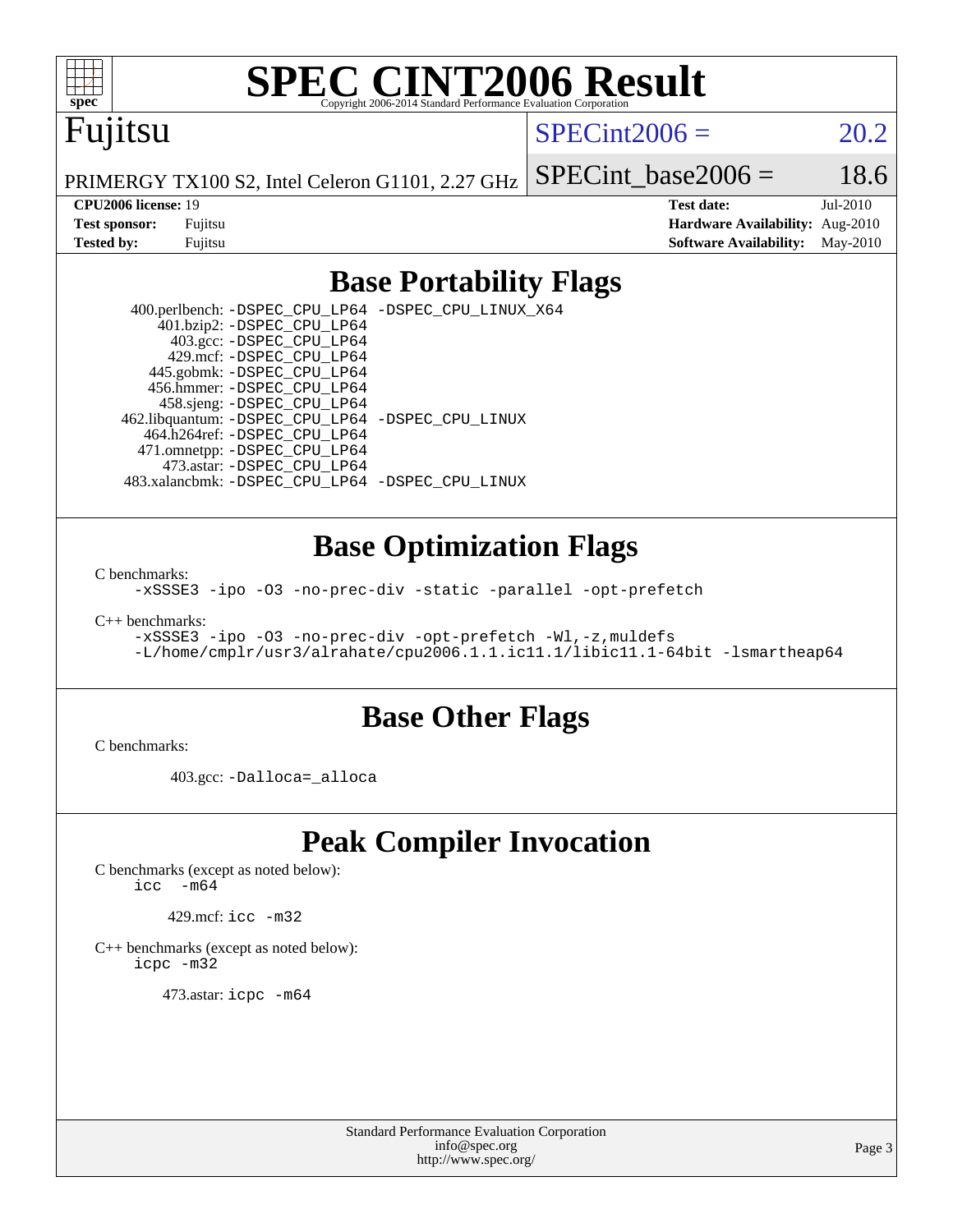

### Fujitsu

 $SPECint2006 = 20.2$  $SPECint2006 = 20.2$ 

PRIMERGY TX100 S2, Intel Celeron G1101, 2.27 GHz

SPECint base2006 =  $18.6$ 

**[CPU2006 license:](http://www.spec.org/auto/cpu2006/Docs/result-fields.html#CPU2006license)** 19 **[Test date:](http://www.spec.org/auto/cpu2006/Docs/result-fields.html#Testdate)** Jul-2010 **[Test sponsor:](http://www.spec.org/auto/cpu2006/Docs/result-fields.html#Testsponsor)** Fujitsu **[Hardware Availability:](http://www.spec.org/auto/cpu2006/Docs/result-fields.html#HardwareAvailability)** Aug-2010 **[Tested by:](http://www.spec.org/auto/cpu2006/Docs/result-fields.html#Testedby)** Fujitsu **[Software Availability:](http://www.spec.org/auto/cpu2006/Docs/result-fields.html#SoftwareAvailability)** May-2010

#### **[Peak Portability Flags](http://www.spec.org/auto/cpu2006/Docs/result-fields.html#PeakPortabilityFlags)**

 400.perlbench: [-DSPEC\\_CPU\\_LP64](http://www.spec.org/cpu2006/results/res2010q3/cpu2006-20100716-12441.flags.html#b400.perlbench_peakPORTABILITY_DSPEC_CPU_LP64) [-DSPEC\\_CPU\\_LINUX\\_X64](http://www.spec.org/cpu2006/results/res2010q3/cpu2006-20100716-12441.flags.html#b400.perlbench_peakCPORTABILITY_DSPEC_CPU_LINUX_X64) 401.bzip2: [-DSPEC\\_CPU\\_LP64](http://www.spec.org/cpu2006/results/res2010q3/cpu2006-20100716-12441.flags.html#suite_peakPORTABILITY401_bzip2_DSPEC_CPU_LP64) 403.gcc: [-DSPEC\\_CPU\\_LP64](http://www.spec.org/cpu2006/results/res2010q3/cpu2006-20100716-12441.flags.html#suite_peakPORTABILITY403_gcc_DSPEC_CPU_LP64) 445.gobmk: [-DSPEC\\_CPU\\_LP64](http://www.spec.org/cpu2006/results/res2010q3/cpu2006-20100716-12441.flags.html#suite_peakPORTABILITY445_gobmk_DSPEC_CPU_LP64) 456.hmmer: [-DSPEC\\_CPU\\_LP64](http://www.spec.org/cpu2006/results/res2010q3/cpu2006-20100716-12441.flags.html#suite_peakPORTABILITY456_hmmer_DSPEC_CPU_LP64) 458.sjeng: [-DSPEC\\_CPU\\_LP64](http://www.spec.org/cpu2006/results/res2010q3/cpu2006-20100716-12441.flags.html#suite_peakPORTABILITY458_sjeng_DSPEC_CPU_LP64) 462.libquantum: [-DSPEC\\_CPU\\_LP64](http://www.spec.org/cpu2006/results/res2010q3/cpu2006-20100716-12441.flags.html#suite_peakPORTABILITY462_libquantum_DSPEC_CPU_LP64) [-DSPEC\\_CPU\\_LINUX](http://www.spec.org/cpu2006/results/res2010q3/cpu2006-20100716-12441.flags.html#b462.libquantum_peakCPORTABILITY_DSPEC_CPU_LINUX) 464.h264ref: [-DSPEC\\_CPU\\_LP64](http://www.spec.org/cpu2006/results/res2010q3/cpu2006-20100716-12441.flags.html#suite_peakPORTABILITY464_h264ref_DSPEC_CPU_LP64) 473.astar: [-DSPEC\\_CPU\\_LP64](http://www.spec.org/cpu2006/results/res2010q3/cpu2006-20100716-12441.flags.html#suite_peakPORTABILITY473_astar_DSPEC_CPU_LP64) 483.xalancbmk: [-DSPEC\\_CPU\\_LINUX](http://www.spec.org/cpu2006/results/res2010q3/cpu2006-20100716-12441.flags.html#b483.xalancbmk_peakCXXPORTABILITY_DSPEC_CPU_LINUX)

#### **[Peak Optimization Flags](http://www.spec.org/auto/cpu2006/Docs/result-fields.html#PeakOptimizationFlags)**

#### [C benchmarks](http://www.spec.org/auto/cpu2006/Docs/result-fields.html#Cbenchmarks):

 400.perlbench: [-prof-gen](http://www.spec.org/cpu2006/results/res2010q3/cpu2006-20100716-12441.flags.html#user_peakPASS1_CFLAGSPASS1_LDFLAGS400_perlbench_prof_gen_e43856698f6ca7b7e442dfd80e94a8fc)(pass 1) [-prof-use](http://www.spec.org/cpu2006/results/res2010q3/cpu2006-20100716-12441.flags.html#user_peakPASS2_CFLAGSPASS2_LDFLAGS400_perlbench_prof_use_bccf7792157ff70d64e32fe3e1250b55)(pass 2) [-xSSSE3](http://www.spec.org/cpu2006/results/res2010q3/cpu2006-20100716-12441.flags.html#user_peakCOPTIMIZE400_perlbench_f-xSSSE3) [-ipo](http://www.spec.org/cpu2006/results/res2010q3/cpu2006-20100716-12441.flags.html#user_peakCOPTIMIZE400_perlbench_f-ipo) [-O3](http://www.spec.org/cpu2006/results/res2010q3/cpu2006-20100716-12441.flags.html#user_peakCOPTIMIZE400_perlbench_f-O3) [-no-prec-div](http://www.spec.org/cpu2006/results/res2010q3/cpu2006-20100716-12441.flags.html#user_peakCOPTIMIZE400_perlbench_f-no-prec-div) [-static](http://www.spec.org/cpu2006/results/res2010q3/cpu2006-20100716-12441.flags.html#user_peakCOPTIMIZE400_perlbench_f-static) [-ansi-alias](http://www.spec.org/cpu2006/results/res2010q3/cpu2006-20100716-12441.flags.html#user_peakCOPTIMIZE400_perlbench_f-ansi-alias) [-opt-prefetch](http://www.spec.org/cpu2006/results/res2010q3/cpu2006-20100716-12441.flags.html#user_peakCOPTIMIZE400_perlbench_f-opt-prefetch) 401.bzip2: [-prof-gen](http://www.spec.org/cpu2006/results/res2010q3/cpu2006-20100716-12441.flags.html#user_peakPASS1_CFLAGSPASS1_LDFLAGS401_bzip2_prof_gen_e43856698f6ca7b7e442dfd80e94a8fc)(pass 1) [-prof-use](http://www.spec.org/cpu2006/results/res2010q3/cpu2006-20100716-12441.flags.html#user_peakPASS2_CFLAGSPASS2_LDFLAGS401_bzip2_prof_use_bccf7792157ff70d64e32fe3e1250b55)(pass 2) [-xSSSE3](http://www.spec.org/cpu2006/results/res2010q3/cpu2006-20100716-12441.flags.html#user_peakCOPTIMIZE401_bzip2_f-xSSSE3) [-ipo](http://www.spec.org/cpu2006/results/res2010q3/cpu2006-20100716-12441.flags.html#user_peakCOPTIMIZE401_bzip2_f-ipo) [-O3](http://www.spec.org/cpu2006/results/res2010q3/cpu2006-20100716-12441.flags.html#user_peakCOPTIMIZE401_bzip2_f-O3) [-no-prec-div](http://www.spec.org/cpu2006/results/res2010q3/cpu2006-20100716-12441.flags.html#user_peakCOPTIMIZE401_bzip2_f-no-prec-div) [-static](http://www.spec.org/cpu2006/results/res2010q3/cpu2006-20100716-12441.flags.html#user_peakCOPTIMIZE401_bzip2_f-static) [-auto-ilp32](http://www.spec.org/cpu2006/results/res2010q3/cpu2006-20100716-12441.flags.html#user_peakCOPTIMIZE401_bzip2_f-auto-ilp32) [-opt-prefetch](http://www.spec.org/cpu2006/results/res2010q3/cpu2006-20100716-12441.flags.html#user_peakCOPTIMIZE401_bzip2_f-opt-prefetch) [-ansi-alias](http://www.spec.org/cpu2006/results/res2010q3/cpu2006-20100716-12441.flags.html#user_peakCOPTIMIZE401_bzip2_f-ansi-alias) 403.gcc: [-xSSSE3](http://www.spec.org/cpu2006/results/res2010q3/cpu2006-20100716-12441.flags.html#user_peakCOPTIMIZE403_gcc_f-xSSSE3) [-ipo](http://www.spec.org/cpu2006/results/res2010q3/cpu2006-20100716-12441.flags.html#user_peakCOPTIMIZE403_gcc_f-ipo) [-O3](http://www.spec.org/cpu2006/results/res2010q3/cpu2006-20100716-12441.flags.html#user_peakCOPTIMIZE403_gcc_f-O3) [-no-prec-div](http://www.spec.org/cpu2006/results/res2010q3/cpu2006-20100716-12441.flags.html#user_peakCOPTIMIZE403_gcc_f-no-prec-div) [-static](http://www.spec.org/cpu2006/results/res2010q3/cpu2006-20100716-12441.flags.html#user_peakCOPTIMIZE403_gcc_f-static) [-inline-calloc](http://www.spec.org/cpu2006/results/res2010q3/cpu2006-20100716-12441.flags.html#user_peakCOPTIMIZE403_gcc_f-inline-calloc) [-opt-malloc-options=3](http://www.spec.org/cpu2006/results/res2010q3/cpu2006-20100716-12441.flags.html#user_peakCOPTIMIZE403_gcc_f-opt-malloc-options_13ab9b803cf986b4ee62f0a5998c2238) 429.mcf: [-xSSSE3](http://www.spec.org/cpu2006/results/res2010q3/cpu2006-20100716-12441.flags.html#user_peakCOPTIMIZE429_mcf_f-xSSSE3) [-ipo](http://www.spec.org/cpu2006/results/res2010q3/cpu2006-20100716-12441.flags.html#user_peakCOPTIMIZE429_mcf_f-ipo) [-O3](http://www.spec.org/cpu2006/results/res2010q3/cpu2006-20100716-12441.flags.html#user_peakCOPTIMIZE429_mcf_f-O3) [-no-prec-div](http://www.spec.org/cpu2006/results/res2010q3/cpu2006-20100716-12441.flags.html#user_peakCOPTIMIZE429_mcf_f-no-prec-div) [-static](http://www.spec.org/cpu2006/results/res2010q3/cpu2006-20100716-12441.flags.html#user_peakCOPTIMIZE429_mcf_f-static) [-opt-prefetch](http://www.spec.org/cpu2006/results/res2010q3/cpu2006-20100716-12441.flags.html#user_peakCOPTIMIZE429_mcf_f-opt-prefetch) 445.gobmk: [-prof-gen](http://www.spec.org/cpu2006/results/res2010q3/cpu2006-20100716-12441.flags.html#user_peakPASS1_CFLAGSPASS1_LDFLAGS445_gobmk_prof_gen_e43856698f6ca7b7e442dfd80e94a8fc)(pass 1) [-prof-use](http://www.spec.org/cpu2006/results/res2010q3/cpu2006-20100716-12441.flags.html#user_peakPASS2_CFLAGSPASS2_LDFLAGS445_gobmk_prof_use_bccf7792157ff70d64e32fe3e1250b55)(pass 2) [-xSSSE3](http://www.spec.org/cpu2006/results/res2010q3/cpu2006-20100716-12441.flags.html#user_peakCOPTIMIZE445_gobmk_f-xSSSE3) [-O2](http://www.spec.org/cpu2006/results/res2010q3/cpu2006-20100716-12441.flags.html#user_peakCOPTIMIZE445_gobmk_f-O2) [-ipo](http://www.spec.org/cpu2006/results/res2010q3/cpu2006-20100716-12441.flags.html#user_peakCOPTIMIZE445_gobmk_f-ipo) [-no-prec-div](http://www.spec.org/cpu2006/results/res2010q3/cpu2006-20100716-12441.flags.html#user_peakCOPTIMIZE445_gobmk_f-no-prec-div) [-ansi-alias](http://www.spec.org/cpu2006/results/res2010q3/cpu2006-20100716-12441.flags.html#user_peakCOPTIMIZE445_gobmk_f-ansi-alias) 456.hmmer: [-xSSSE3](http://www.spec.org/cpu2006/results/res2010q3/cpu2006-20100716-12441.flags.html#user_peakCOPTIMIZE456_hmmer_f-xSSSE3) [-ipo](http://www.spec.org/cpu2006/results/res2010q3/cpu2006-20100716-12441.flags.html#user_peakCOPTIMIZE456_hmmer_f-ipo) [-O3](http://www.spec.org/cpu2006/results/res2010q3/cpu2006-20100716-12441.flags.html#user_peakCOPTIMIZE456_hmmer_f-O3) [-no-prec-div](http://www.spec.org/cpu2006/results/res2010q3/cpu2006-20100716-12441.flags.html#user_peakCOPTIMIZE456_hmmer_f-no-prec-div) [-static](http://www.spec.org/cpu2006/results/res2010q3/cpu2006-20100716-12441.flags.html#user_peakCOPTIMIZE456_hmmer_f-static) [-unroll2](http://www.spec.org/cpu2006/results/res2010q3/cpu2006-20100716-12441.flags.html#user_peakCOPTIMIZE456_hmmer_f-unroll_784dae83bebfb236979b41d2422d7ec2) [-ansi-alias](http://www.spec.org/cpu2006/results/res2010q3/cpu2006-20100716-12441.flags.html#user_peakCOPTIMIZE456_hmmer_f-ansi-alias) [-auto-ilp32](http://www.spec.org/cpu2006/results/res2010q3/cpu2006-20100716-12441.flags.html#user_peakCOPTIMIZE456_hmmer_f-auto-ilp32) 458.sjeng: [-prof-gen](http://www.spec.org/cpu2006/results/res2010q3/cpu2006-20100716-12441.flags.html#user_peakPASS1_CFLAGSPASS1_LDFLAGS458_sjeng_prof_gen_e43856698f6ca7b7e442dfd80e94a8fc)(pass 1) [-prof-use](http://www.spec.org/cpu2006/results/res2010q3/cpu2006-20100716-12441.flags.html#user_peakPASS2_CFLAGSPASS2_LDFLAGS458_sjeng_prof_use_bccf7792157ff70d64e32fe3e1250b55)(pass 2) [-xSSSE3](http://www.spec.org/cpu2006/results/res2010q3/cpu2006-20100716-12441.flags.html#user_peakCOPTIMIZE458_sjeng_f-xSSSE3) [-ipo](http://www.spec.org/cpu2006/results/res2010q3/cpu2006-20100716-12441.flags.html#user_peakCOPTIMIZE458_sjeng_f-ipo) [-O3](http://www.spec.org/cpu2006/results/res2010q3/cpu2006-20100716-12441.flags.html#user_peakCOPTIMIZE458_sjeng_f-O3) [-no-prec-div](http://www.spec.org/cpu2006/results/res2010q3/cpu2006-20100716-12441.flags.html#user_peakCOPTIMIZE458_sjeng_f-no-prec-div) [-static](http://www.spec.org/cpu2006/results/res2010q3/cpu2006-20100716-12441.flags.html#user_peakCOPTIMIZE458_sjeng_f-static) [-unroll4](http://www.spec.org/cpu2006/results/res2010q3/cpu2006-20100716-12441.flags.html#user_peakCOPTIMIZE458_sjeng_f-unroll_4e5e4ed65b7fd20bdcd365bec371b81f) 462.libquantum: basepeak = yes 464.h264ref: [-prof-gen](http://www.spec.org/cpu2006/results/res2010q3/cpu2006-20100716-12441.flags.html#user_peakPASS1_CFLAGSPASS1_LDFLAGS464_h264ref_prof_gen_e43856698f6ca7b7e442dfd80e94a8fc)(pass 1) [-prof-use](http://www.spec.org/cpu2006/results/res2010q3/cpu2006-20100716-12441.flags.html#user_peakPASS2_CFLAGSPASS2_LDFLAGS464_h264ref_prof_use_bccf7792157ff70d64e32fe3e1250b55)(pass 2) [-xSSSE3](http://www.spec.org/cpu2006/results/res2010q3/cpu2006-20100716-12441.flags.html#user_peakCOPTIMIZE464_h264ref_f-xSSSE3) [-ipo](http://www.spec.org/cpu2006/results/res2010q3/cpu2006-20100716-12441.flags.html#user_peakCOPTIMIZE464_h264ref_f-ipo) [-O3](http://www.spec.org/cpu2006/results/res2010q3/cpu2006-20100716-12441.flags.html#user_peakCOPTIMIZE464_h264ref_f-O3) [-no-prec-div](http://www.spec.org/cpu2006/results/res2010q3/cpu2006-20100716-12441.flags.html#user_peakCOPTIMIZE464_h264ref_f-no-prec-div) [-static](http://www.spec.org/cpu2006/results/res2010q3/cpu2006-20100716-12441.flags.html#user_peakCOPTIMIZE464_h264ref_f-static) [-unroll2](http://www.spec.org/cpu2006/results/res2010q3/cpu2006-20100716-12441.flags.html#user_peakCOPTIMIZE464_h264ref_f-unroll_784dae83bebfb236979b41d2422d7ec2) [-ansi-alias](http://www.spec.org/cpu2006/results/res2010q3/cpu2006-20100716-12441.flags.html#user_peakCOPTIMIZE464_h264ref_f-ansi-alias) [C++ benchmarks:](http://www.spec.org/auto/cpu2006/Docs/result-fields.html#CXXbenchmarks) 471.omnetpp: [-prof-gen](http://www.spec.org/cpu2006/results/res2010q3/cpu2006-20100716-12441.flags.html#user_peakPASS1_CXXFLAGSPASS1_LDFLAGS471_omnetpp_prof_gen_e43856698f6ca7b7e442dfd80e94a8fc)(pass 1) [-prof-use](http://www.spec.org/cpu2006/results/res2010q3/cpu2006-20100716-12441.flags.html#user_peakPASS2_CXXFLAGSPASS2_LDFLAGS471_omnetpp_prof_use_bccf7792157ff70d64e32fe3e1250b55)(pass 2) [-xSSSE3](http://www.spec.org/cpu2006/results/res2010q3/cpu2006-20100716-12441.flags.html#user_peakCXXOPTIMIZE471_omnetpp_f-xSSSE3) [-ipo](http://www.spec.org/cpu2006/results/res2010q3/cpu2006-20100716-12441.flags.html#user_peakCXXOPTIMIZE471_omnetpp_f-ipo) [-O3](http://www.spec.org/cpu2006/results/res2010q3/cpu2006-20100716-12441.flags.html#user_peakCXXOPTIMIZE471_omnetpp_f-O3) [-no-prec-div](http://www.spec.org/cpu2006/results/res2010q3/cpu2006-20100716-12441.flags.html#user_peakCXXOPTIMIZE471_omnetpp_f-no-prec-div) [-ansi-alias](http://www.spec.org/cpu2006/results/res2010q3/cpu2006-20100716-12441.flags.html#user_peakCXXOPTIMIZE471_omnetpp_f-ansi-alias) [-opt-ra-region-strategy=block](http://www.spec.org/cpu2006/results/res2010q3/cpu2006-20100716-12441.flags.html#user_peakCXXOPTIMIZE471_omnetpp_f-opt-ra-region-strategy-block_a0a37c372d03933b2a18d4af463c1f69) [-Wl,-z,muldefs](http://www.spec.org/cpu2006/results/res2010q3/cpu2006-20100716-12441.flags.html#user_peakEXTRA_LDFLAGS471_omnetpp_link_force_multiple1_74079c344b956b9658436fd1b6dd3a8a) [-L/home/cmplr/usr3/alrahate/cpu2006.1.1.ic11.1/libic11.1-32bit -lsmartheap](http://www.spec.org/cpu2006/results/res2010q3/cpu2006-20100716-12441.flags.html#user_peakEXTRA_LIBS471_omnetpp_SmartHeap_d86dffe4a79b79ef8890d5cce17030c3)

Continued on next page

Standard Performance Evaluation Corporation [info@spec.org](mailto:info@spec.org) <http://www.spec.org/>